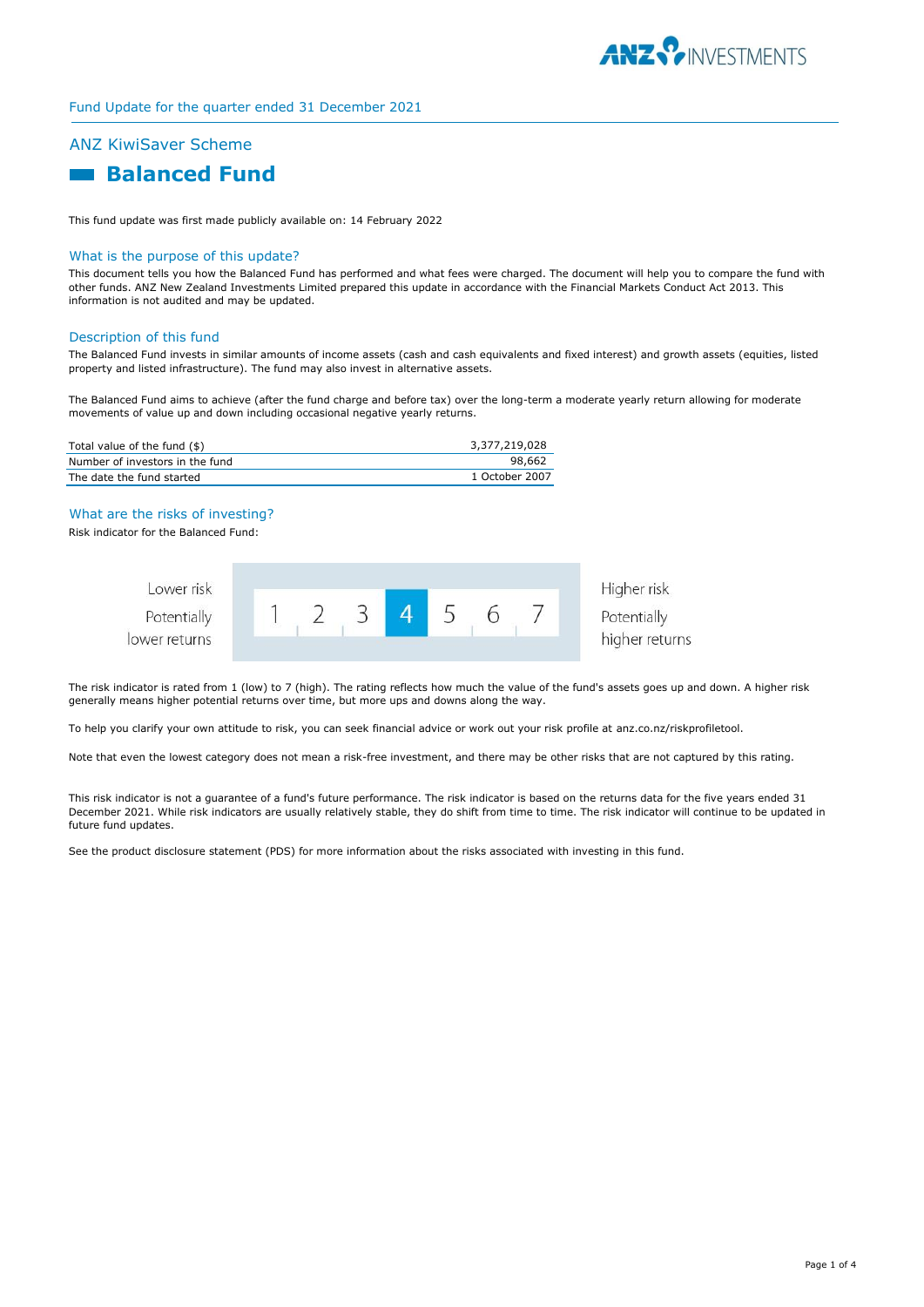# How has the fund performed?

|                                               | Average over past |           |  |
|-----------------------------------------------|-------------------|-----------|--|
|                                               | five years        | Past year |  |
| <b>Annual return</b>                          |                   |           |  |
| (after deductions for charges and tax)        | 7.36%             | 8.45%     |  |
| <b>Annual return</b>                          |                   |           |  |
| (after deductions for charges but before tax) | 8.40%             | 8.73%     |  |
| Market index annual return                    |                   |           |  |
| (reflects no deduction for charges and tax)   | 8.41%             | 8.13%     |  |

The market index annual return is calculated using the target investment mix and the indices of each asset class.

Additional information about the market index is available in the statement of investment policy and objectives on the offer register at www.discloseregister.companiesoffice.govt.nz.



## **Annual return graph**

This shows the return after fund charges and tax for each of the last 10 years ending 31 March. The last bar shows the average annual return for the last 10 years, up to 31 December 2021.

**Important:** This does not tell you how the fund will perform in the future.

Returns in this update are after tax at the highest prescribed investor rate (PIR) of tax for an individual New Zealand resident. Your tax may be lower.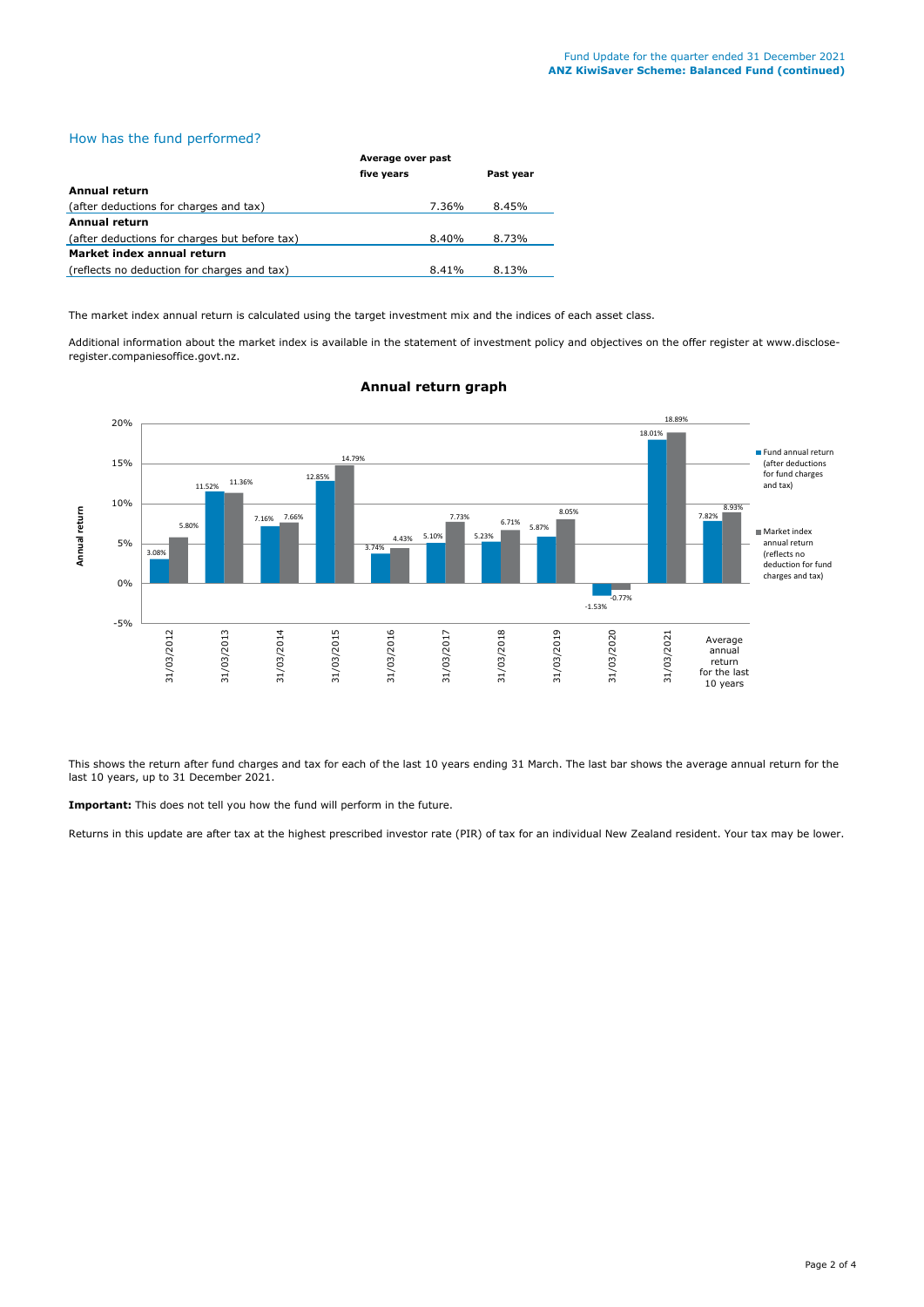# What fees are investors charged?

Investors in the Balanced Fund are charged fund charges. In the year to 31 March 2021 these were:

|                                             | % of net asset value |
|---------------------------------------------|----------------------|
| Total fund charges <sup>1</sup>             | $0.95\%$             |
| Which are made up of:                       |                      |
| Total management and administration charges | $0.95\%$             |
| Including:                                  |                      |
| Manager's basic fee                         | $0.90\%$             |
| Other management and administration charges | 0.05%                |
| <b>Total performance based fees</b>         | $0.00\%$             |
|                                             |                      |

|                             | Dollar amount per investor |
|-----------------------------|----------------------------|
| <b>Other charges</b>        |                            |
| Membership fee <sup>2</sup> | \$18                       |

Investors are not currently charged individual action fees for specific actions or decisions (for example, for withdrawing from or switching funds). See the PDS for more information about Scheme fees.

Small differences in fees and charges can have a big impact on your investment over the long term.

## Example of how this applies to an investor

Sarah had \$10,000 in the fund at the start of the year and did not make any further contributions. At the end of the year, Sarah received a return after fund charges were deducted of \$845 (that is 8.45% of her inital \$10,000). Sarah also paid \$13.50 in other charges. This gives Sarah a total return after tax of \$831.50 for the year.

# What does the fund invest in?

**Actual investment mix<sup>3</sup> Target investment mix<sup>3</sup>**

This shows the types of assets that the fund invests in. This shows the mix of assets that the fund generally intends to invest in.